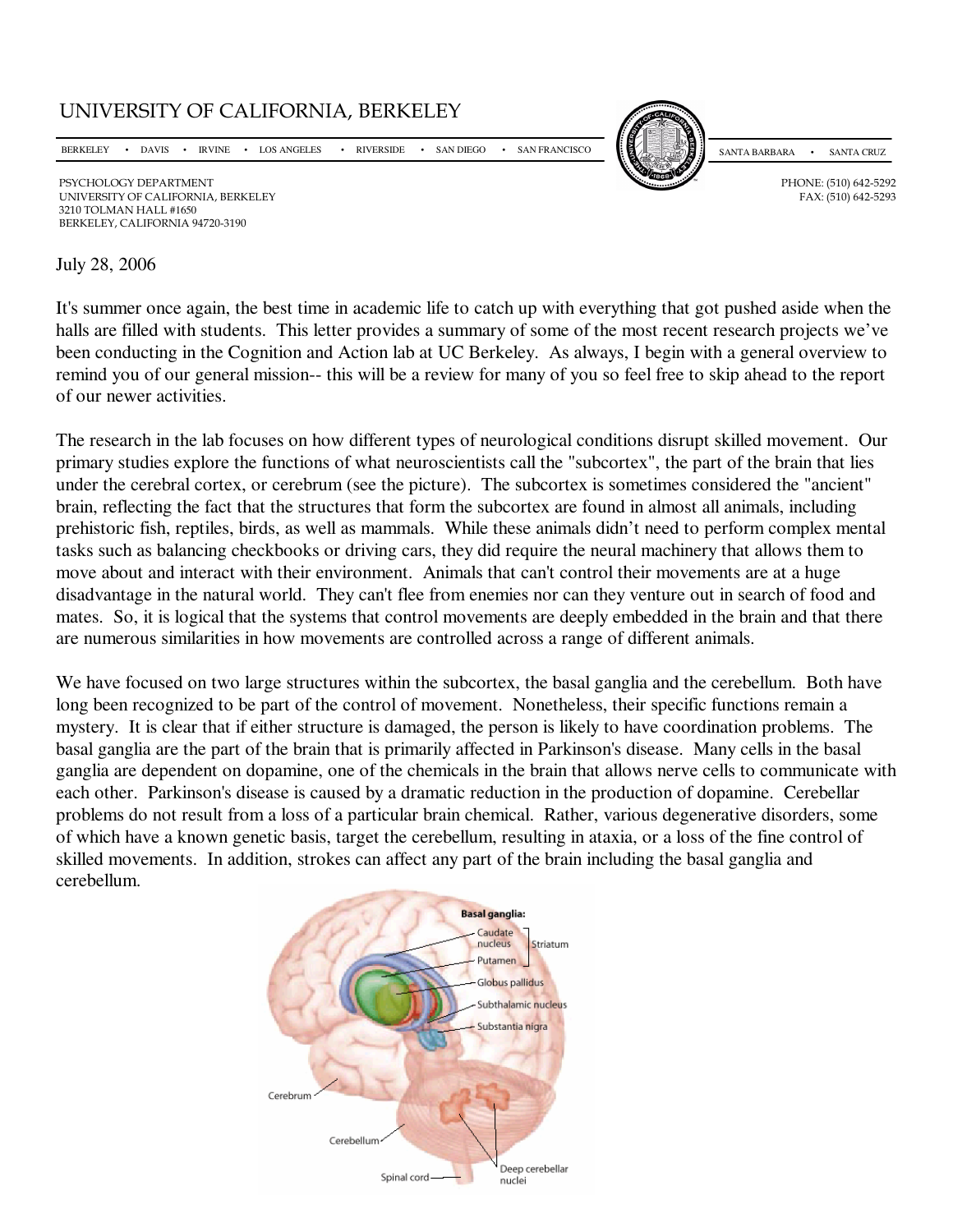Our recruitment efforts are primarily oriented to enlist participants who have neurological disorders affecting the basal ganglia or cerebellar dysfunction, although we also work with individuals with other neurological problems that might affect the control of movement. We do not focus on specific disorders. Clinical researchers more frequently focus on a specific neurological disorder such as Parkinson's disease or spinocerebellar ataxia. In contrast, our emphasis is on understanding the neural systems required for skilled actions and this has led us to work with individuals with Parkinson's disease, ataxia, or strokes affecting the basal ganglia or cerebellum.

Those of you who have participated in our studies for many years know that we are working on several different projects, which might, at times, seem completely unrelated. Indeed, there are a few different grants supporting the work, each with a distinct theme. Nonetheless, there are a number of central themes that guide our work. As I've already mentioned, we wish to understand how the brain produces skilled movements. Note that I talk about how the "brain" produces these actions. Obviously the muscles are also important; you wouldn't be able to walk or talk or type on a computer if the neural signals were unable to activate the muscles. But, to the surprise of many, much of what determines whether a movement is clumsy or skilled has more to do with the brain than the body. Coordinated actions require that we select the appropriate action once we've recognized the environmental conditions. The expert tennis player can't simply stand fixed on the center of the court and swat the ball as hard as he can. Rather, much of the expertise involves anticipating where the opponent's shot will land, glancing up to see which part of the court is open, and adjusting the stroke to give the ball just the right spin, speed, and direction. The same holds for basketball; the professionals can all make shots from just about anyplace on the court when unguarded in practice. It's the challenge of doing the same thing when there are nine other rather large bodies scattered about the court. In any sport, or in fact, our everyday activities, skilled action requires accurate perception and memory. Thus, our lab doesn't study motor control in isolation, looking at how people activate and control their muscles. Rather, as the name Cognition and Action implies, we study action from a broad perspective, trying to see how skill builds on so many aspects of our mental abilities.

Let me now turn to a brief update of some of the most recent results to emerge from our studies.

# **1. The temporal control of movement.**

Many of you have participated in studies of rhythmic movements conducted by Bekki Spencer, a post-doc in the lab, and more recently, John Schlerf, one of the graduate students. The goal of this work is to explore the role of the cerebellum and basal ganglia in controlling movement timing. Timing is an essential aspect of most skilled actions. Indeed, the most fundamental of all actions, locomotion, requires that the same pattern of muscular activity be produced over and over again in a rhythmic manner. Some of the classic studies in neuroscience conducted at the beginning of the last century by the Nobel laureate, Charles Sherrington, demonstrated that such rhythmic activity could be controlled directly by the spinal cord. However, volitional skilled actions not only require consistent timing, but are also marked by their flexibility. We can choose to write our signature slowly or quickly, and the basic shape remains constant. Thus, the rate of the motor commands can be modified even though the organization or pattern of the commands remains fixed. Flexibility is one of the hallmarks of animals with larger brains.

In the work in our laboratory, we have shown that individuals with damage to the cerebellum have difficulty in controlling the timing of their movements. Whether it is a discrete action such as reaching for a glass of water or a rhythmic action such as brushing your teeth, these individuals are able to select the appropriate muscles and generate the necessary forces. However, their ataxia appears to arise from a problem in coordinating the timing between the different muscular events. Thus, they may knock over the glass of water because they fail to turn on the muscles that brake the reaching movement at the right point in time.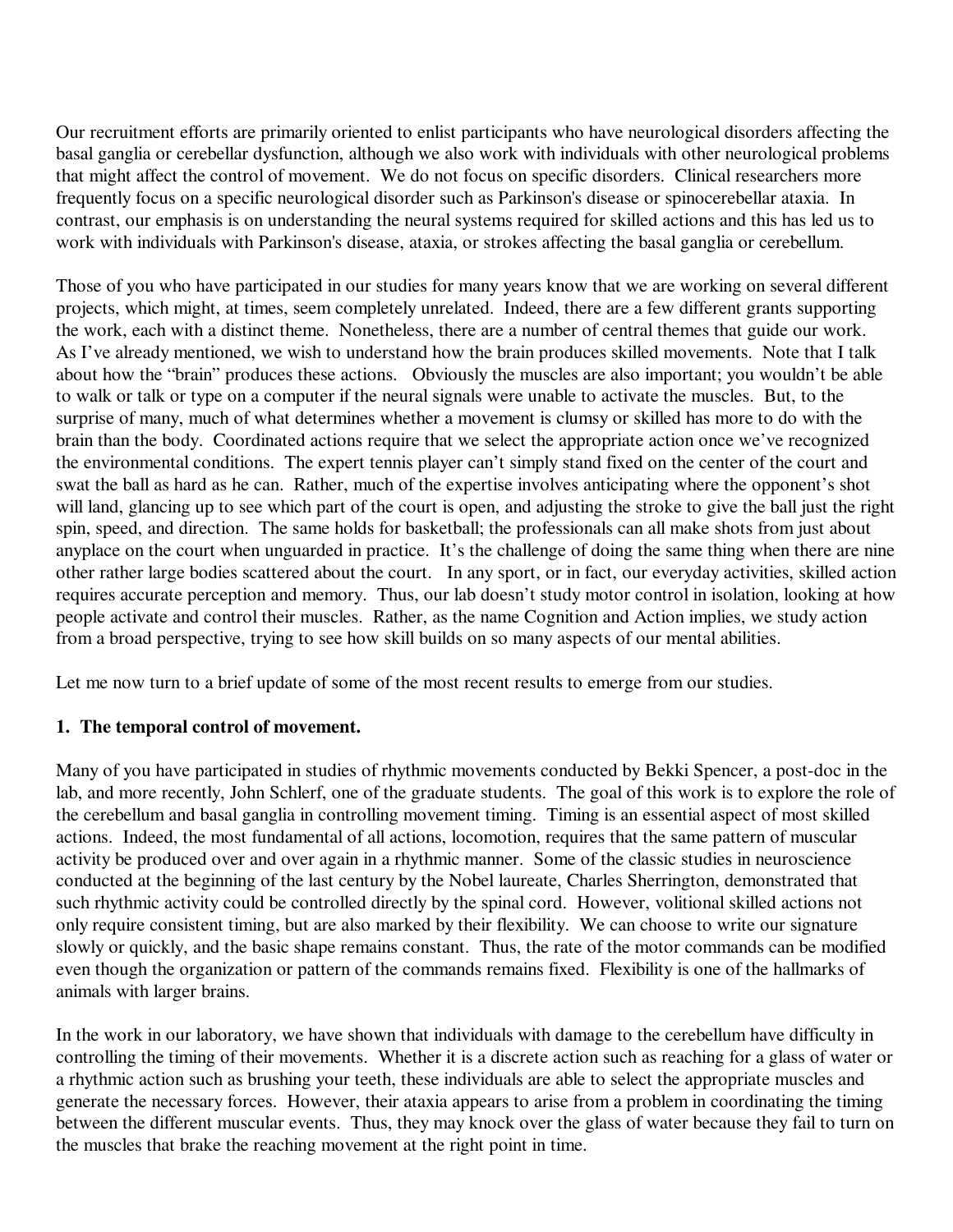An important and unresolved question is whether the cerebellum is uniquely involved in controlling movement timing or whether it works in concert with other brain structures such as the basal ganglia. A number of laboratories around the world have shown that modulations in dopamine levels can affect the rate of movements. For example, one of the features of Parkinson's disease is that movements are produced slowly. Does this mean that the basal ganglia are directly involved in the control of timing, too, perhaps through interactions with the cerebellum? Or does the loss of dopamine slow movement in Parkinson's patients indirectly, perhaps because additional effort is required to send out motor commands? To explore this question, we performed a study in which Bekki directly compared people with Parkinson's disease or cerebellar injury on a set of tasks requiring precise timing. She found that, when the movement rate was set to that which all of the patients could maintain, only the individuals with cerebellar injury were more variable in their performance. Thus, this study would point to a special role for the cerebellum in the control of movement timing.

Bekki and I also joined forces with a group of researchers in France to test an individual with a very rare neurological disorder. Due to exposure to a toxic substance, this individual suffered peripheral nerve damage that severely affected her sensory nerves while having little impact on her motor nerves. Thus, she is able to produce movements, but is unable to feel the consequences of her movements (unless she uses her eyes). We tested her ability to coordinate rhythmic movements of the two arms. You can try our task yourself: simultaneously draw circles with your left and right arms. You will spontaneously move the two limbs in rhythm with one another as well as produce symmetric circles. We were interested in seeing if this form of coordination required sensory feedback. To our surprise, the patient was quite good at this task even when we asked her to close her eyes. Her limbs adopted a common pace and the timing was very consistent. Thus, it appears that motor timing does not require feedback from the moving limbs. Her spared ability provides another demonstration of how the brain has learned to produce skilled patterns. Of course in most of our behaviors, we need to use sensory information. Brain signals for controlling movement are modified by sensory signals. In fact, this patient with severe sensory loss has great difficulty using utensils such as a knife and fork because here the motor commands need to be constantly updated with sensory signals from the objects.

## **2. Planning and selection of actions.**

In addition to our studies of neurological disorders, we have also been using brain imaging methods to examine how different brain structures contribute to skilled movement. The Berkeley campus now has a Brain Imaging Center, featuring a magnetic resonance imaging (MRI) system. Many of you have had MRIs, allowing your neurologist and radiologist to determine if there are structural abnormalities (usually resulting from stroke or degenerative disorders). In addition to this anatomical use, MRIs can also be used to look at brain function. The key here is that, as a person engages in some sort of activity, those areas of the brain that are most active require an increase in oxygen. Although these changes are small (just 1% or so), the powerful magnets in a MRI scanner can measure this redistribution of oxygen. We have employed this technique to look at brain activation when planning and executing skilled movements.

Our first studies here have focused on the cerebral cortex. The motor systems of the cortex control the body in what is called a contralateral manner: the left side of the cerebral cortex controls the right side of the body and the right side of the cerebral cortex controls the left side of the body. (Interestingly, while the same contralateral organization holds for the basal ganglia, the picture is reversed with the cerebellum.) However, the contralateral organization is not strictly followed. There also appears to be some contribution of the ipsilateral (or same) side of the cortex in controlling movement. This is especially apparent with movements of the left hand in most righthanders. Brain imaging studies show that both the left and right sides of the motor areas of the brain are active when right-handers produce left-handed movements. This also fits with what we have learned in neurology.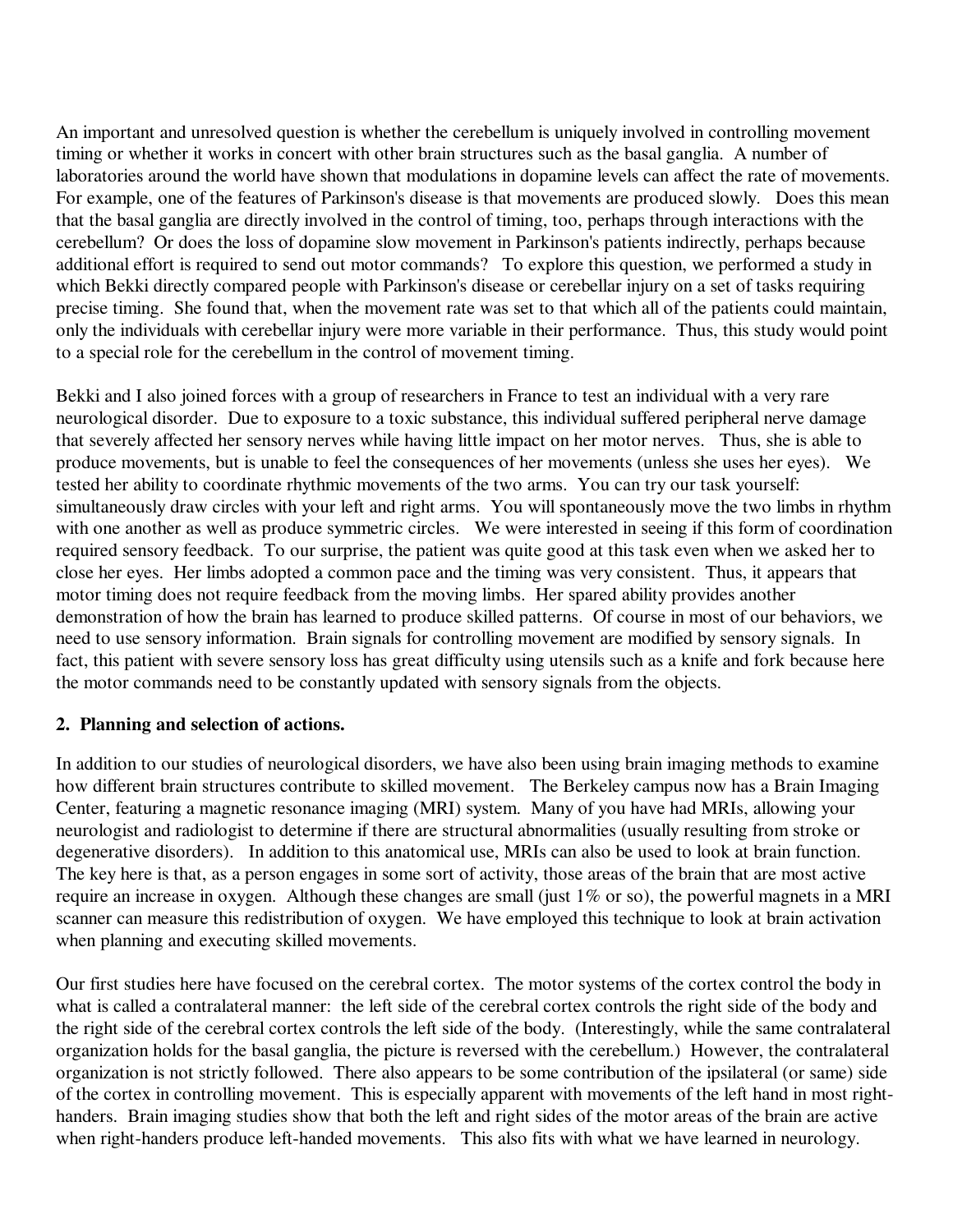Damage to the left hemisphere not only produces language problems, but may also compromise a person's ability to produce skilled actions, a disorder known as apraxia. Apraxia is present when these individuals move either the right or left hand.

We performed an fMRI (functional MRI) study to specify the conditions that led to the recruitment of both halves of the brain during left-hand movements. In particular, we were interested in whether the left hemisphere was only recruited when the action involved some sort of sequential movement or whether the left hemisphere would also be recruited for other types of skilled actions. While lying in the brain scanner, we had right-handed individuals make different types of movements, all with the left hand. The movements could either be simple finger movements, sequential movements, or complex configural movements akin to what a pianist does when playing chords. We found that for the simple movements, activation was limited to the right side of the brain. In contrast, for both types of complex movements (sequences or chords), there was activation in motor areas of both halves of the brain. This study raises interesting questions about the relationship of language and motor control. Perhaps the special role of the left side of the brain is not for language per se, but rather reflects a more general specialization for skilled actions, with language being one type of skilled action.

We were not able to examine brain activation in the basal ganglia and cerebellum in this study. However, our upcoming plans are to extend this line of inquiry to include subcortical brain regions. Our interest here is to ask whether the two halves of the basal ganglia and cerebellum also show functional asymmetries. As I'm sure you've seen in the popular press, there is considerable interest in how the two halves of the cortex differ (for example, you can buy books that claim to train you to "think with the right side of your brain"). This type of question has rarely been applied to the subcortex, even though subcortical structures also come in pairs.

# **3. The cerebellum and language.**

The preceding discussion leads to another issue we have been working on over the past few years: Specifically, is the role of the cerebellum limited to the control of movement, or does it also contribute to more cognitive aspects of human brain function. After 20 years of debate, I think we can safely say that damage to the cerebellum can lead to changes in cognition (and this is also supported by many brain imaging studies). The challenge now is to understand how the cerebellum contributes to cognition. One idea is that the cerebellum helps coordinate mental skills, similar to how it helps coordinate motor skills. By this view, the cerebellum might work in tandem with parts of the cerebral cortex that are involved in cognitive skills such as attention, memory, or language. A different idea is that the impact on cognition observed following cerebellar damage is indirect. People with cerebellar injury have to pay a lot more attention to controlling their movements than neurologically healthy individuals. Perhaps this comes at a cost in the amount of mental resources one has available for other cognitive activities. To take an extreme example, we all joke about being able to walk and chew gum at the same time, but if you have to have to monitor each step to make sure you don't tip over, it may prove difficult to chew gum. Of course that example involves two actions. But the same idea could hold for the combination of an action and some other cognitive task. (Having two teenage sons with driving permits, I apply these ideas by not letting them listen to the radio when we are out for a driving lesson.)

We have been investigating whether individuals with cerebellar damage have specific problems with language. It is well-documented that some people with ataxia have trouble speaking, a disorder known as cerebellar dysarthria. Our question was whether these individuals also have trouble with internal speech. Consider what happens when someone gives you their phone number. If you are paying attention and don't have a piece of paper handy, you will internally rehearse the number, chunking it into one group of three numbers and a second group of four numbers. You might repeat it a few times to make sure it gets into memory. This rehearsal is referred to as verbal working memory, reflecting the fact that we use covert, or internal speech, to remember the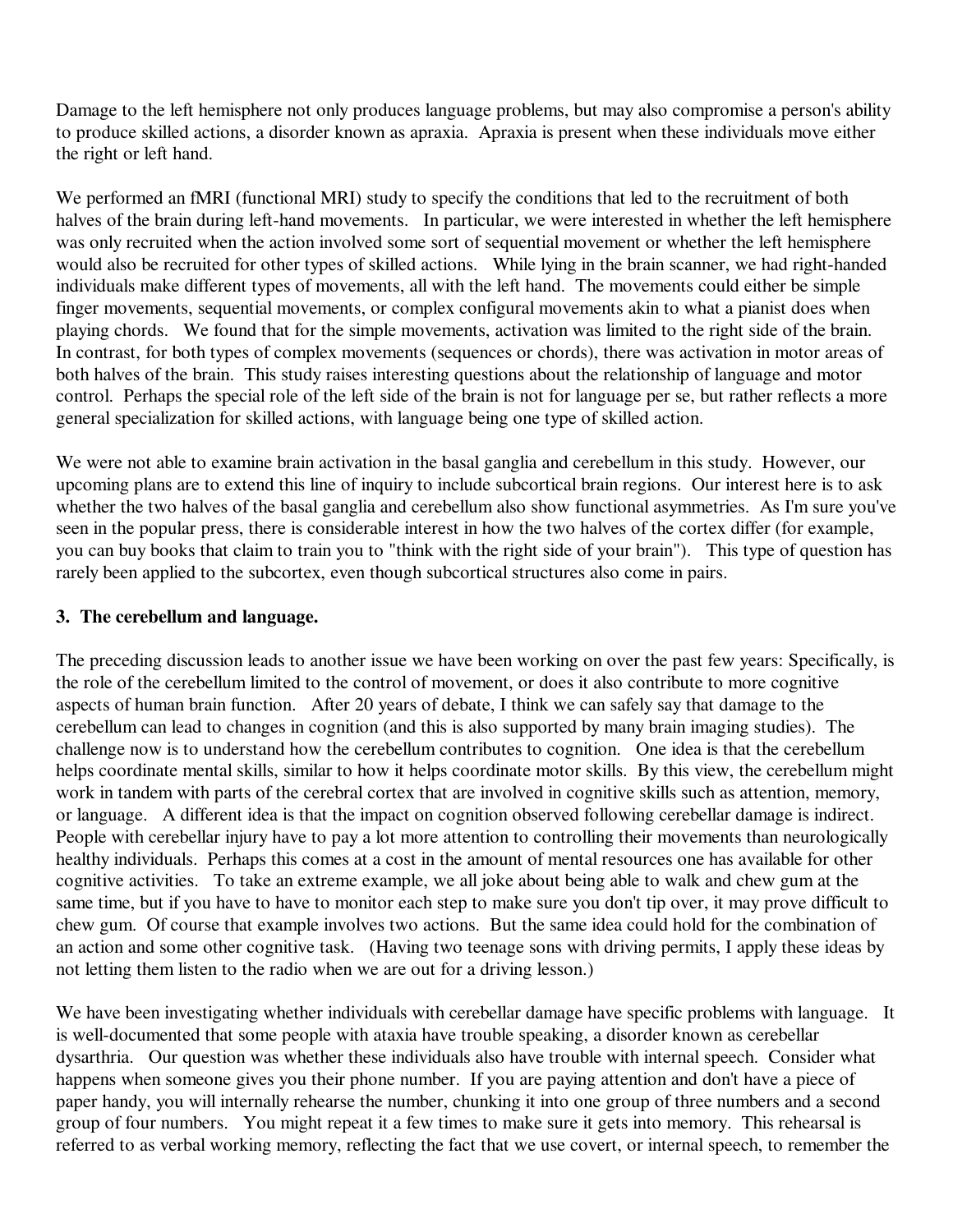information. Our experiments, conducted by former lab members Susan Ravizza and Tim Justus, were designed to test if individuals with cerebellar damage had problems with verbal working memory and if so, was the problem one of difficulty with internal rehearsal. Alas, we don't have a clear answer. What we have learned to date is that there are subtle problems with verbal working memory. Our participants are not able to hold as much information in working memory as their matched control participants. However, the impairment is rather small. Moreover, it isn't clear at present if the problem is specifically related to difficulty in using internal speech or if it may be a problem in coding the information into internal sounds. Science can be, as you might imagine if you've been in a lot of our studies, a slow process where the results of a study not only might provide some answers but also open up a host of new questions. I would say that our work on the cerebellum and language, and indeed, cognition in general, is at a very early stage where there are many more questions than answers.

# **4. The basal ganglia and learning.**

We have also been looking at changes in cognition associated with damage or degeneration of the basal ganglia. In this line of study, we've turned to tasks of cognitive learning, paralleling some older work we've done on motor learning. The tasks that we have used in our cognitive studies often require participants to learn, by trial and error, to classify stimuli into a number of contrasting groups. These tasks are designed to capture something that is essential to human cognition-- the ability to classify the things we encounter in our daily life. We recognize that there is something similar about all dogs, even though they come in vastly different sizes and shapes. The same holds for all sorts of categories: to name a few concrete ones, food, furniture, and tools.

In some of our studies, the emphasis has been on the learning process. We create novel categories and see how well people can learn the rules that divide one group of items from another. In other studies, the emphasis is on how well people can switch from using one rule to another. In one study conducted in collaboration with a researcher at the University of Texas (Todd Maddox), we used displays involving lines that varied in their length and horizontal position. The participants were asked to learn, by trial and error, to which of a number of contrasting groups each stimulus belonged. This task was particularly challenging because it required you to pay attention to one feature of the line (e.g., length) while simultaneously ignoring the other feature (e.g., position). As a group, individuals with Parkinson's disease had difficulty learning this task (relative to control participants). Interestingly, they were able to learn to attend to the correct feature, but exhibited a bias when judging the value on that feature. This bias might be related to the one of the motor problems present in Parkinson's disease, a tendency to have difficulty in changing movement patterns. We also tested individuals with cerebellar injury in this same study and found that they were not impaired on this task. This indicates that the problem the individuals with Parkinson's disease had on the on this categorization task is related specifically to their neurological changes rather than associated with any sort of movement disorder.

While Parkinson's disease primarily affects the basal ganglia, it also affects the regions of the cerebral cortex, particularly the frontal lobe. This led us to conduct similar experiments in individuals with damage restricted to the basal ganglia. Shawn Ell, a post-doc in the lab, pursued this idea by testing individuals with damage in the basal ganglia due to stroke. Shawn's study was similar to the one outlined above. Consistent with our previous results, Shawn found that basal ganglia damage due to stroke impaired classification abilities. More specifically, individuals with basal ganglia lesions tended to try a number of different, and fairly inaccurate, classification strategies before finally settling upon an accurate classification strategy. Shawn's experiment also showed that this result is not a generic feature of all classification tasks; instead, it appears to be limited to tasks that tax short term memory and attention.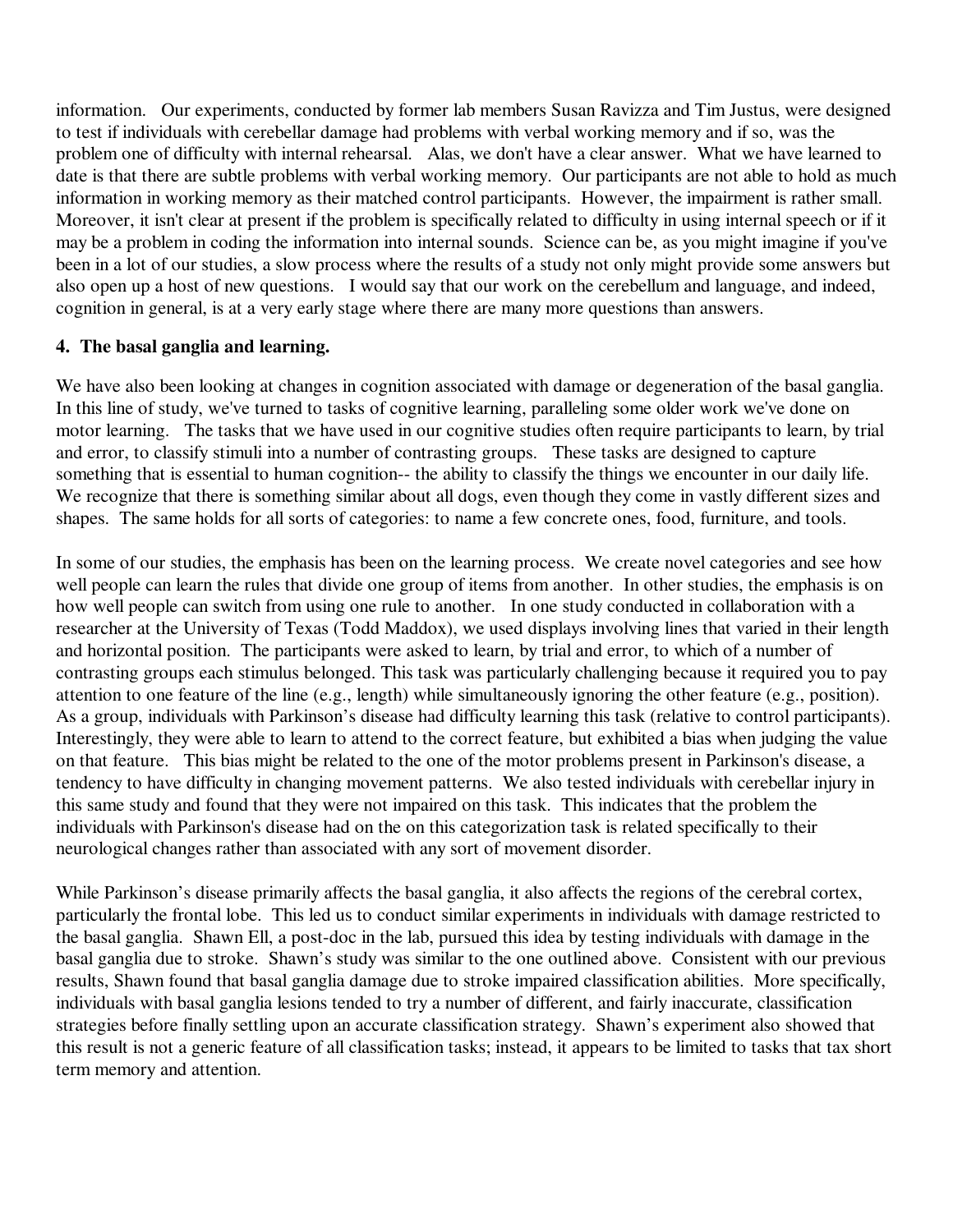I hope this newsletter is useful in providing you with an overview of the general questions addressed by our research program and also some details about the specific studies you may have participated in over the past year. I, or any of the members of the lab, are always happy to answer any questions or provide additional information. All of our results are reported in scientific journals and I've listed below a few of the ones from this past year. These reports are available for free from our website (and if you don't like to use the WEB or download files, we are happy to send you copies). I will warn you that the reports are written at a technical level and don't make for the most exciting reading to someone outside the fields of neuroscience and neurology. I have also listed some websites that have provided press reports on our work over the past few years.

Let me close by thanking you once again for your time and energy. We are extremely grateful for your participation and look forward to continue to work with you in the coming year. While we know that the work doesn't really offer any medical benefits to you, we hope that there is a personal satisfaction from knowing that your participation contributes to scientific progress. Your willingness to be part of these studies is an essential part of our efforts to understand the mysteries of the brain. Neurological disorders present an extreme challenge for each individual— coping with fluctuating symptoms, having to work hard to learn new skills, and keeping an eye out for new treatments and developments. They also provide a rare opportunity for researchers to explore how damage to the human brain affects various aspects of our mental and physical life.

Finally, there have been notable developments on the personal side within the lab. There has been an increase in the international flavor of the lab with the additions of Julie Duque from Belgium, Flavio Oliveira from Brazil (via Canada), and Jing Xu from China. We also gained two newcomers of a different kind: Shawn Ell and his wife Shannon are the proud parents of one-year old Avery and Bekki Spencer and her husband Jim Chambers welcomed their daughter Noa this past May. Noa seems to be a real snoozer so you might notice her quietly sitting next to Bekki on your next visit to the lab. Alas, we won't be starting a daycare. Shawn and his family are leaving us this month to start new careers at the University of Maine. Neil Albert also had a significant addition this year: the lab joined him in celebrating his marriage to another graduate student, Alexandra List, earlier this month. Don't let them fool you into thinking it's all work around the lab!

Best wishes,

Richard Ivry Professor Director, Institute of Cognitive and Brain Sciences

p.s. We are always looking for new participants, including individuals who have not had any neurological problems. These individuals can serve as "controls" to compare with the performance of our participants who have had neurological problems. Please pass on my contact information or card to anyone who might be interested.